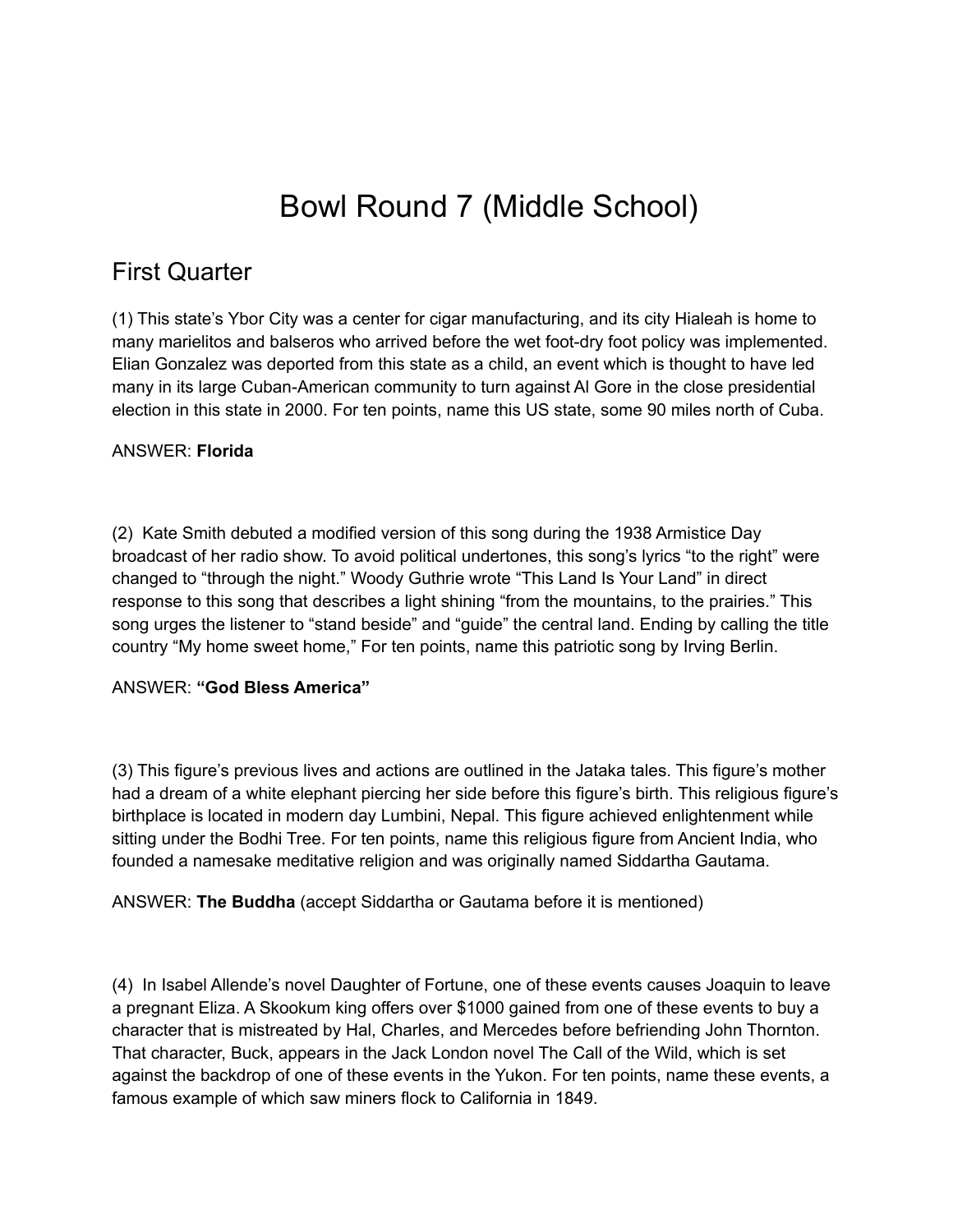(5) In one battle, this city was defended by a floating chain placed on logs to impede ship movement. An emperor legendarily turned into marble after the fall of this city, which was assaulted by the massive Dardanelles gun built by Orban. This city was protected by the walls of the Golden Horn and defenders utilizing Greek Fire. This city lost control of the Bosphorus prior to its fall to Mehmed II in 1453. For ten points, what capital of the Byzantines fell to the Ottoman Empire?

ANSWER: **Constantinople** (accept Istanbul or Byzantium)

(6) After 1885, this natural formation was named for a New York lawyer and prospector, but its original Lakota Sioux name means "Six Grandfathers." Historian Doane Robinson's original plan for this formation included Red Cloud, Meriwether Lewis, William Clark, and "Buffalo Bill" Cody. Its sculptor, Gutzon Borglum, thought this formation needed to appeal to a broader audience and chose four other subjects. For ten points, what is this National Memorial in the Black Hills of South Dakota, featuring the faces of four U.S. presidents?

#### ANSWER: **Mount Rushmore**

(7) The Viscount Rothermere founded a business of this type that advertised as being "for office boys." One of these companies claimed that a missile it photographed was poised to hit "Galtieri's gauchos." During the Winter of Discontent that business of this type popularized the phrase "Crisis? What Crisis?" and is one of several of them owned by Rupert Murdoch. For ten points, name these businesses that include The Sun and the London Times.

#### ANSWER: **Newspapers**

(8) Support for this event gained traction when Albert Wedemeyer was able to apply his experiences traveling from India to China via the Himalayas. Logistics for this event were supplied by Brian Robertson to General Lucius Clay. Gail Halvorsen became known as the "candy bomber" during this event, the U.S. portion of which was codenamed Operation Vittles. 4,500 tons of cargo were delivered daily at this event's height. For ten points, name this 1948 event in which the Western Allies circumvented a Soviet blockade in Germany.

#### ANSWER: **Berlin Airlift**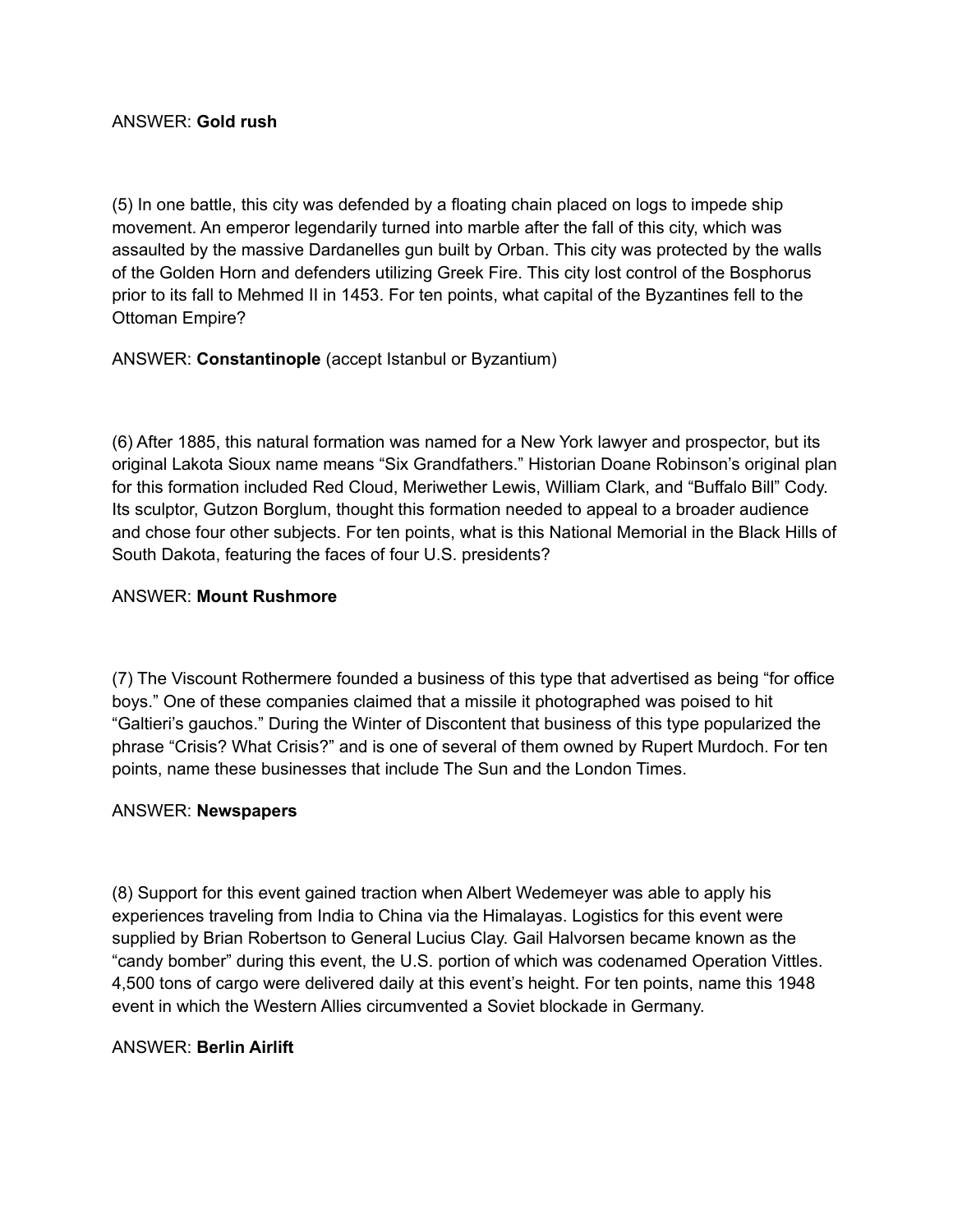# Second Quarter

(1) Following this event, a New York merchant named Robert Murray offered compensation to its victims but was refused. This event legendarily began with the codewords "this meeting can do nothing more to save our country" after Thomas Hutchinson refused to allow the Dartmouth to leave. This event helped contribute to the Intolerable Acts and the closing of a certain harbor. For ten points, name this event in which colonists dressed up as Mohawks and destroyed crates of Darjeeling.

#### ANSWER: **Boston Tea Party**

BONUS: One of the least-liked provisions within the Intolerable acts was this act that required families to house soldiers.

#### ANSWER: **Quartering Act**

(2) A king of this name became the final monarch to dismiss an English prime minister when he removed Lord Melbourne. Child labour was banned during the reign of a king of this name, the last of the Hanoverian dynasty. A king of this name took power when his predecessor's Declaration of Indulgence led to that man's overthrow. Rotten boroughs were eliminated in an attempt to expand votership when the "Great Reform Bill" was passed under a king of this name. For ten points, the Catholic James II was overthrown by a king of what name during the Glorious Revolution?

#### ANSWER: **William**

BONUS: If Prince William, the grandson of Elizabeth II and current Duke of Cambridge, succeeds to the British throne, what will be his regnal number as King William?

ANSWER: **Five** (or Fifth)

(3) One company in this industry, prior to merging with Mo ̈et et Chandon and Hennesy, had made products named Speedy and Noe. The founder of another company in this industry worked with Arthur "Boy" Capel and created a "uniform for afternoon and evening" known as that founder's namesake suit. That company made a famous number 5 product and was influenced by the "New Look" of Christian Dior. "The Little Black Dress" style comes from, for ten points, what industry whose companies include Louis Vuitton and Chanel?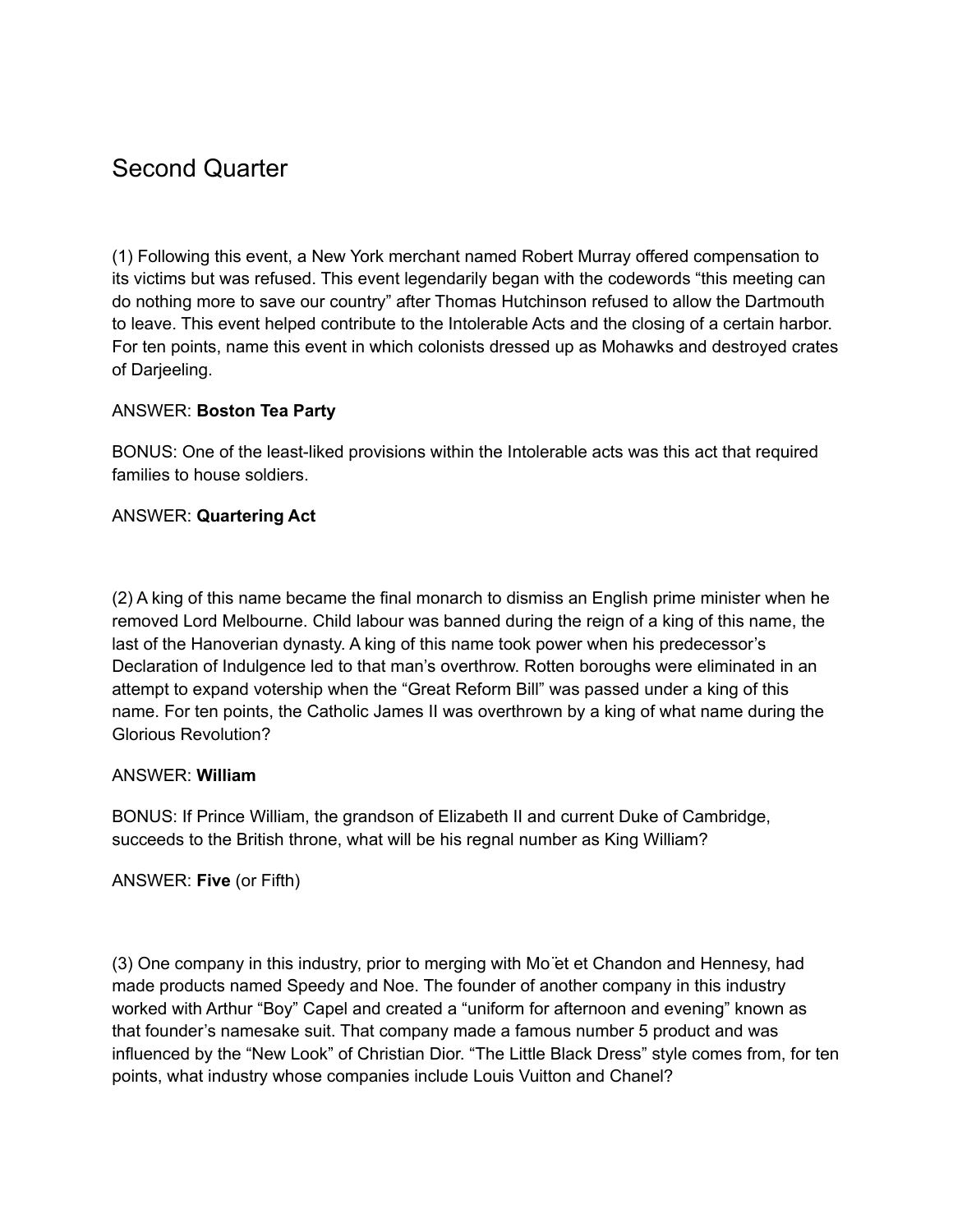### ANSWER: **Fashion Industry**

BONUS: Louis Vuitton himself was the personal trunk maker and packer for Eugenie de Montijo, the wife of Napoleon III, and, as such, the last woman to hold this title.

#### ANSWER: **Empress of France**

(4) This son of the Younger Lady may have died as a result of birth defects, though other theories include sickle cell anemia and a blow to the head. This man reversed the religious policies of his father Akhenaten and rejected Aten in favor of Amun-Re. In 1922, this man's tomb was discovered by Harold Carter in the Valley of the Kings. For ten points, name this boy pharaoh whose tomb is the subject of a namesake curse.

#### ANSWER: **Tutankhamun** (accept King Tut)

BONUS: Perhaps the best known piece of King Tut's treasure is this piece, 21 inches tall and weighing 23 pounds, topped by a cobra and vulture and inlaid with lapis lazuli, obsidian, and a variety of other stones.

ANSWER: **Mask** (accept any answer that indicates a covering of the face of Tutankhamun)

(5) Martin Fernandez De Encisco is credited with being the first European to write about this particular food, an undomesticated variety of which is known as its criollo variant. The most popular variety in the world is named after the man who developed the variety in California, Rudolf Hass. The U.S. lifted a ban on imports of this fruit during the 1990s, and the consumption of this single-seeded berry has tripled on Super Bowl Sundays due to its use in a popular dip. For ten points, name this green fruit used to make guacamole.

ANSWER: **Avocado pear** (accept Alligator pear or Persea americana)

BONUS: The avocado likely originated in the Tehuacan Valley in the state of Puebla in this country.

ANSWER: **Mexico** (accept United Mexican States, UMS, Estados Unidos Mexicanos, or EUM)

(6) During this event, one fleeing perpetrator attempted to jump into the Miljacka [meel-YOCK-ah] river only to find it was less than a foot deep. This event was planned by a man named "Apis" and later coordinated by Danilo Ilic [EE-litch]. One of the victims of this event was born with the name Sophie Chotek, a woman whom this event's intended target told to "live for our children" before he was killed by the Black Hand. Gavrilo Princip carried out, for ten points, what 1914 assassination that sparked World War One?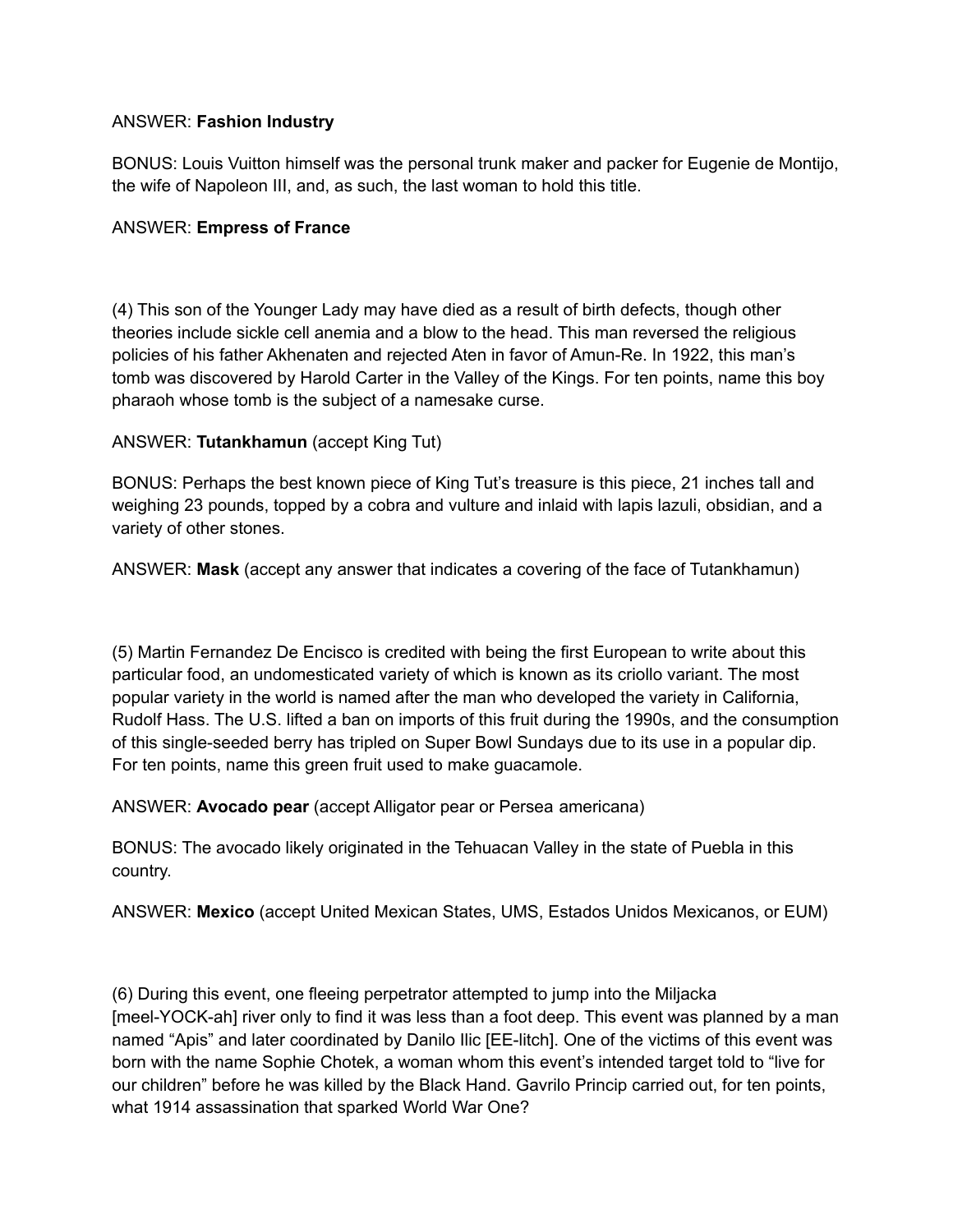ANSWER: **Assassination of Archduke Franz Ferdinand** (accept any answer that indicates the killing of Franz Ferdinand)

BONUS: Franz Ferdinand was the son of Emperor Franz Joseph I of this empire.

# ANSWER: **Austro-Hungarian Empire** (accept Austria-Hungary)

(7) In one play by this author, he describes a "band of brothers" in the St. Crispin's Day Speech, delivered by a royal character shortly before the Battle of Agincourt. Another of this writer's plays has characters based on Holinshed's Chronicles and is considered cursed in theatre circles. This husband of Anne Hathaway and resident of Stratford-upon-Avon premiered many of his works at the Globe Theatre. For ten points, name this Elizabethan-era playwright of Henry V, Macbeth, and Hamlet.

#### ANSWER: William **Shakespeare**

BONUS: Shakespeare's final History Play and his only play about a Tudor king is what 1613 work, responsible for the burning of the Globe after a cannon ignited its thatched roof?

ANSWER: **Henry VIII** (accept All is True)

(8) This contemporary denomination of currency originated as the lowest valued member of the "seven-thirty" Interest Bearing Notes issued during the Civil War. Edward Everett and Silas Wright were among the men whose faces were on certificates bearing the value of this bill. After the \$2 bill, this is the second-least commonly circulated bill of U.S. currency. Today, these bills depict a president who had to deal with the Whiskey Ring Scandal and the Panic of 1873. For ten points, name this U.S. paper currency which includes a portrait of the eighteenth president, Ulysses Grant.

## ANSWER: United States **fifty-dollar bill**

BONUS: The reverse of the fifty-dollar bill depicts this neoclassical building, originally completed in 1800 and located at the eastern end of the National Mall.

## ANSWER: **United States Capitol** Building

Third Quarter

The categories are . . .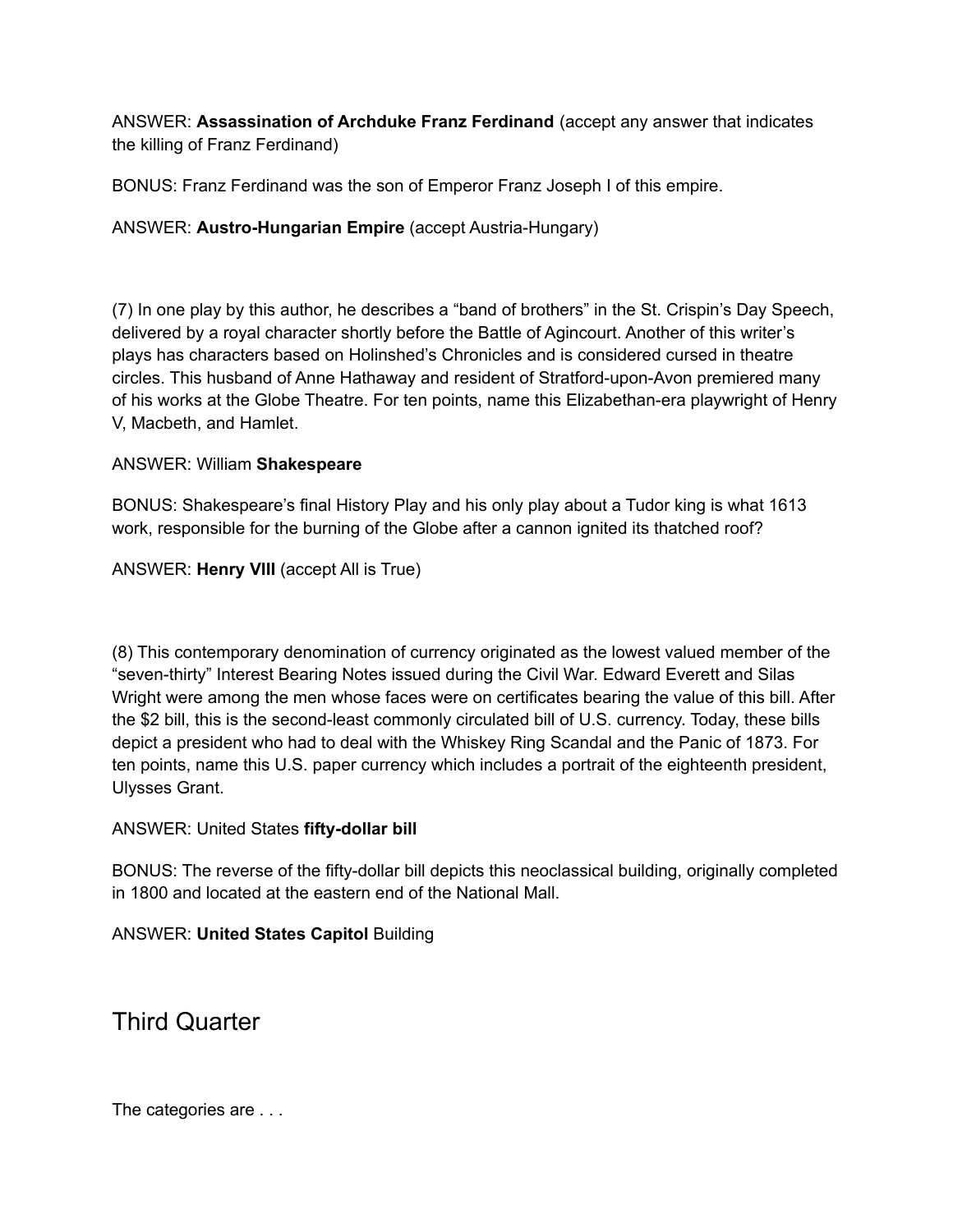- 1. The U.S. Civil War
- 2. Soviet space program
- 3. Coup d'etats

The U.S. Civil War

In the U.S. Civil War, who or what was the:

(1) American president who issued the Emancipation Proclamation?

ANSWER: Abraham Lincoln

(2) Confederate general from Virginia who surrendered at Appomattox Courthouse? ANSWER: Robert E Lee

(3) South Carolina fort whose siege marked the start of the war?

ANSWER: Fort Sumter

(4) Confederate general who earned his nickname with a valiant defense at First Bull Run? ANSWER: Thomas "Stonewall" Jackson

(5) Fortress city in Mississippi besieged by the Union in 1863?

ANSWER: Vicksburg

(6) Battle in Tennessee with vicious fighting at "The Hornet's Nest"?

ANSWER: Shiloh (accept Pittsburg Landing)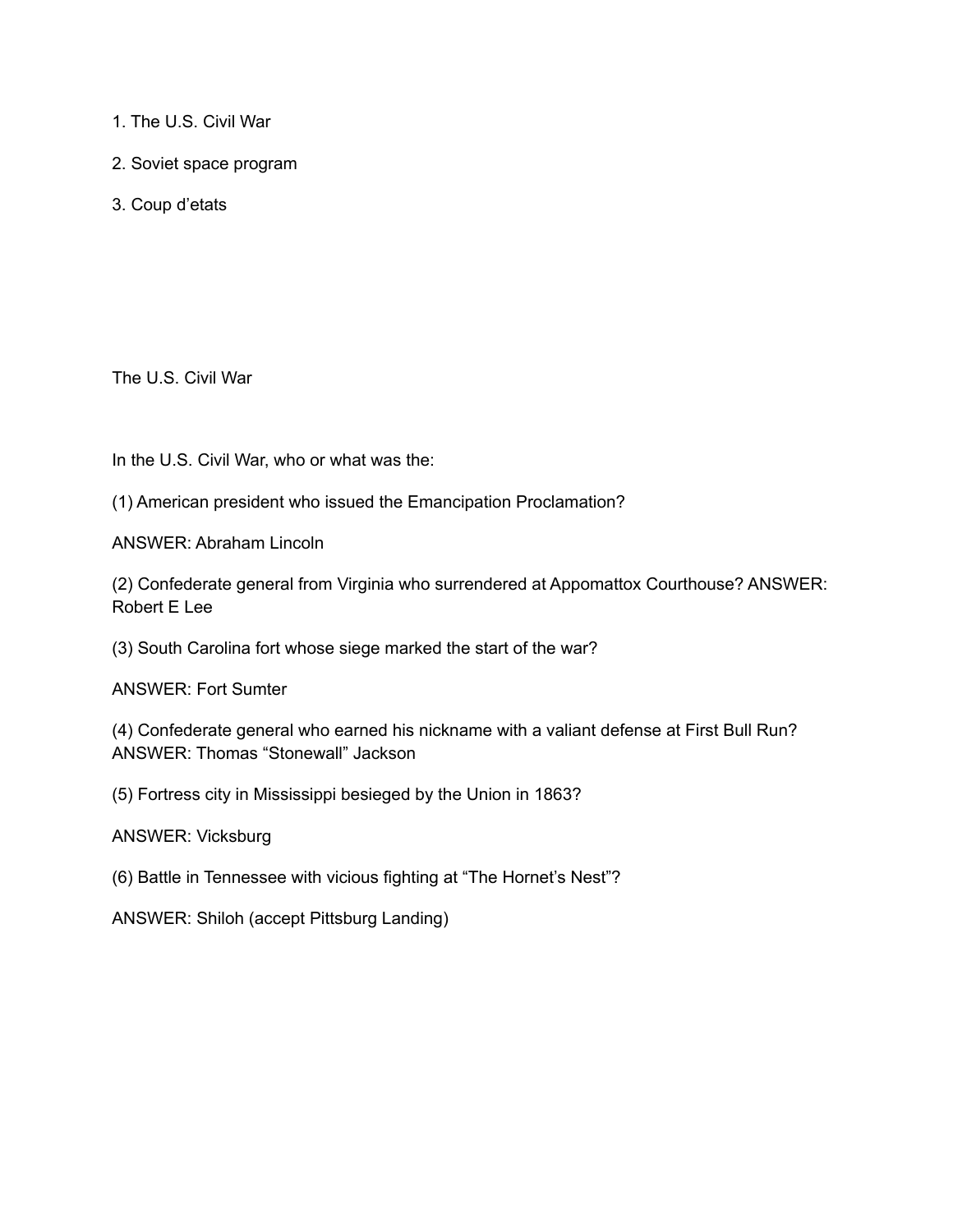Soviet space program

Name the...

(1) First man in space who orbited the Earth aboard Vostok 1 in 1961

ANSWER: Yuri Gagarin

(2) First satellite, launched in 1957

ANSWER: Sputnik 1

(3) Soviet premier who began de-Stalinization and supported the early space program

ANSWER: Nikita Khrushchev

(4) Series of spacecraft used in a joint spaceflight with the American Apollo program

ANSWER: Soyuz

(5) Present-day Central Asian country with capital Nur-Sultan from which missions were launched ANSWER: Republic of Kazakhstan

(6) Title for Soviet astronauts from the words for "universe" and "explorer"

ANSWER: Cosmonaut

Coup d'etats

Name the nation from a description of the coup...

(1) In 1999, Nawaz Sharif was overthrown by General Pervez Musharraf.

ANSWER: Islamic Republic of Pakistan

(2) In 1992, Carlos Andres Perez held power against a coup led by Hugo Chavez. ANSWER: Bolivarian Republic of Venezuela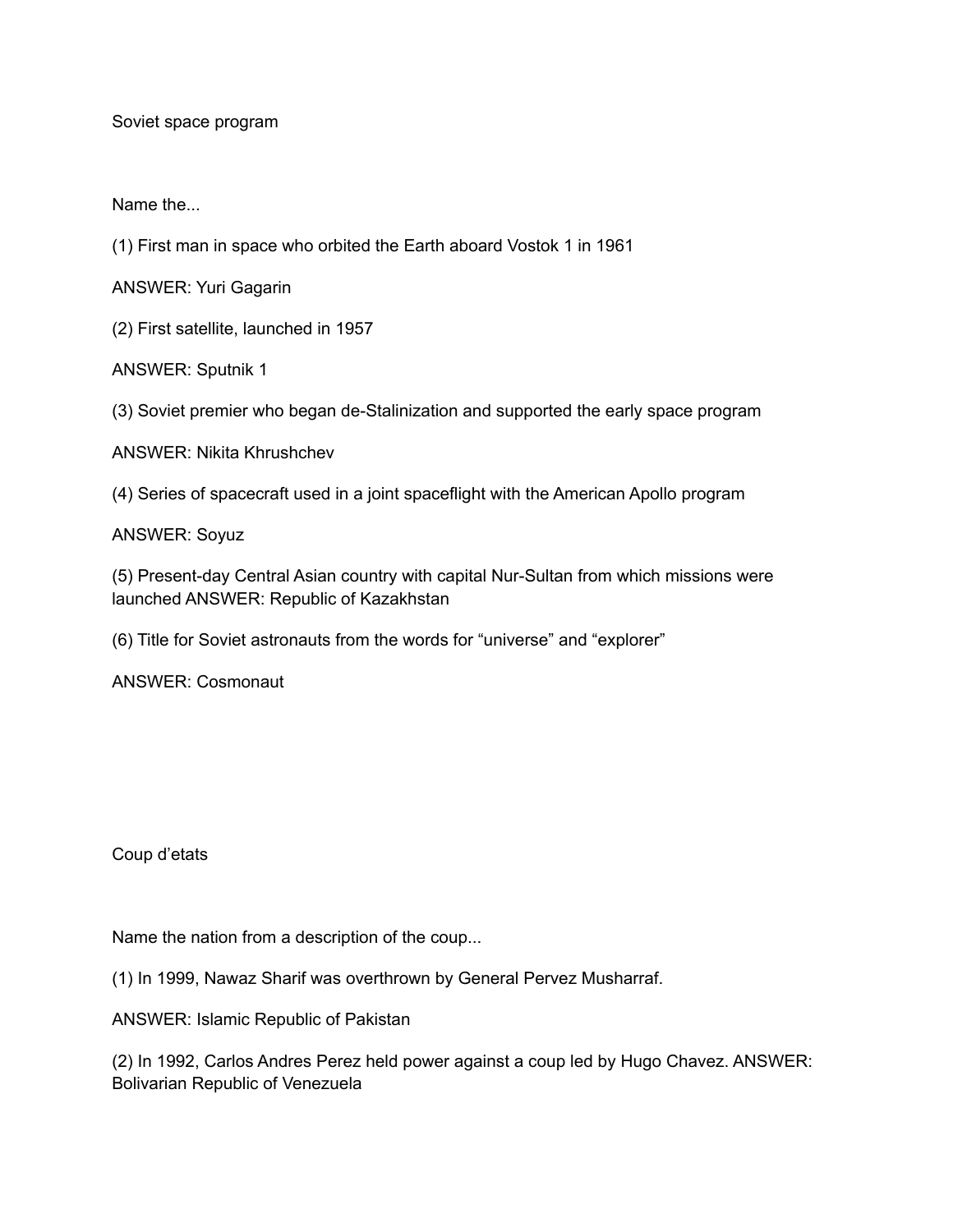(3) The 23-F incident in 1981 was squelched by King Juan Carlos.

ANSWER: Kingdom of Spain

(4) In 1940, after the German invasion, a coup attempt was made by Vidkun Quisling. ANSWER: Kingdom of Norway

(5) The Sergeants' Revolt of 1933 propelled Fulgencio Batista to power.

ANSWER: Republic of Cuba

(6) In 1953, U.S. and British intelligence overthrew Mohammed Mosaddegh.

ANSWER: Imperial State of Iran

# Fourth Quarter

(1) **In 1985, this company purchased Hughes Aircraft and merged it with Delco Electronics. Alfred Sloan began the practice of positioning brands of this company to specific socioeconomic demographics. A 1937 sit-down strike launched by the (+) UAW was ended when this company came to an agreement with its workers. William Durant founded this company, who launched a failed campaign to buy out (\*)** Ford. Founded in Flint, Michigan, for ten points, name this American car manufacturer whose brands include Buick and Chevrolet.

ANSWER: **General Motors** (accept GM)

(2) **Alex Kershaw's book The Bedford Boys chronicled the story of Company A of the 116th Infantry, which suffered heavy losses during this battle. Operation Fortitude South sought to convince the defenders that George Patton's First United States Army Group would target (+) Pas-de-Calais instead of the objective of this operation. James Rudder's Army Rangers suffered heavy losses while storming the (\*)** cliffs of Pointe-du-Hoc during this battle. Five beachheads were established at Sword, Gold, Juno, Utah, and Omaha during this battle. For ten points, name this June 6, 1944 Allied invasion of Normandy.

ANSWER: **D-Day** (accept Operation Overlord, accept Battle of Normandy before it is mentioned)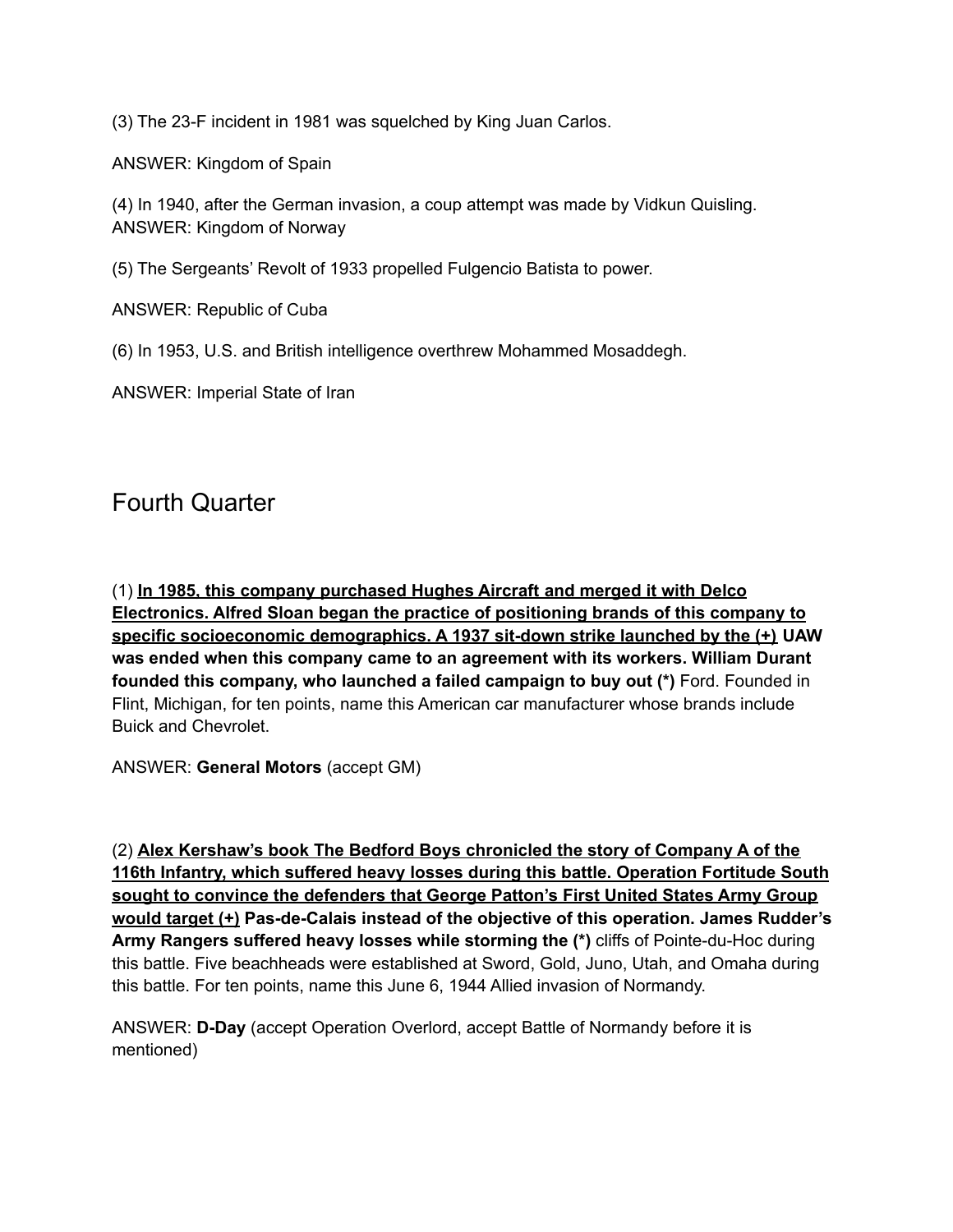(3) **Many refugees who were forced to flee this city often refer to its capture as "Black April" or "National Day of Resentment." "Operation Cedar Falls" was meant to clear out the (+) Iron Triangle centered around this city. This city was left exposed after the battle of Xuan [shwen] Loc. Task Force 76 was formed to execute Operation Frequent Wind in this city, the largest (\*)** helicopter evacuation in history, as it fell to the Viet Cong in 1975. For ten points, name this capital of South Vietnam.

ANSWER: **Saigon** (accept Ho Chi Minh City)

(4) **In this war's first major land battle, the Eastern Detachment was defeated at the village of Wiju. Two days after this war, an exploding magazine inadvertently destroyed the Mikasa, the flagship that began this war by launching a surprise attack on (+) Port Arthur. Theodore Roosevelt won a Nobel Peace Prize for his help ending this war through the Treaty of (\*)** Portsmouth after one side's Baltic Fleet was defeated at Tsushima Straits. For ten points, name this war in which Meiji Japan humiliated a Western empire led by Nicholas II.

ANSWER: **Russo-Japanese War** (accept Japanese-Russian War)

(5) **During the Second World War, this astronaut served as a gunner on the Cogswell during the Battle of Okinawa. As a 47-year old, this man became the oldest man to ever walk on the (+) moon as commander of Apollo 14, in which capacity he was the first man to hit a golf ball in space. This man nearly broke his hand in anger after Yuri Gagarin was sent to space a (\*)** month before this man took off in Freedom 7, the first manned mission of Project Mercury. For ten points, name this first American in space.

ANSWER: Alan **Shepard**

(6) **This ruler ignited one rebellion after appointing Yuri Dolgoruki to round up fugitive peasants in lands that were led by Kondraty Bulavin. This ruler signed the Treaty of (+) Constantinople with Mustafa II, which led to this ruler creating his country's first naval base at Taganrog. This ruler instituted a Beard Tax for (\*)** Boyars after he traveled incognito to observe a Dutch shipyard as part of his Grand Embassy. For ten points, name this Tsar whose reforms modernized 18th century Russia.

ANSWER: **Peter I** (accept Peter the Great)